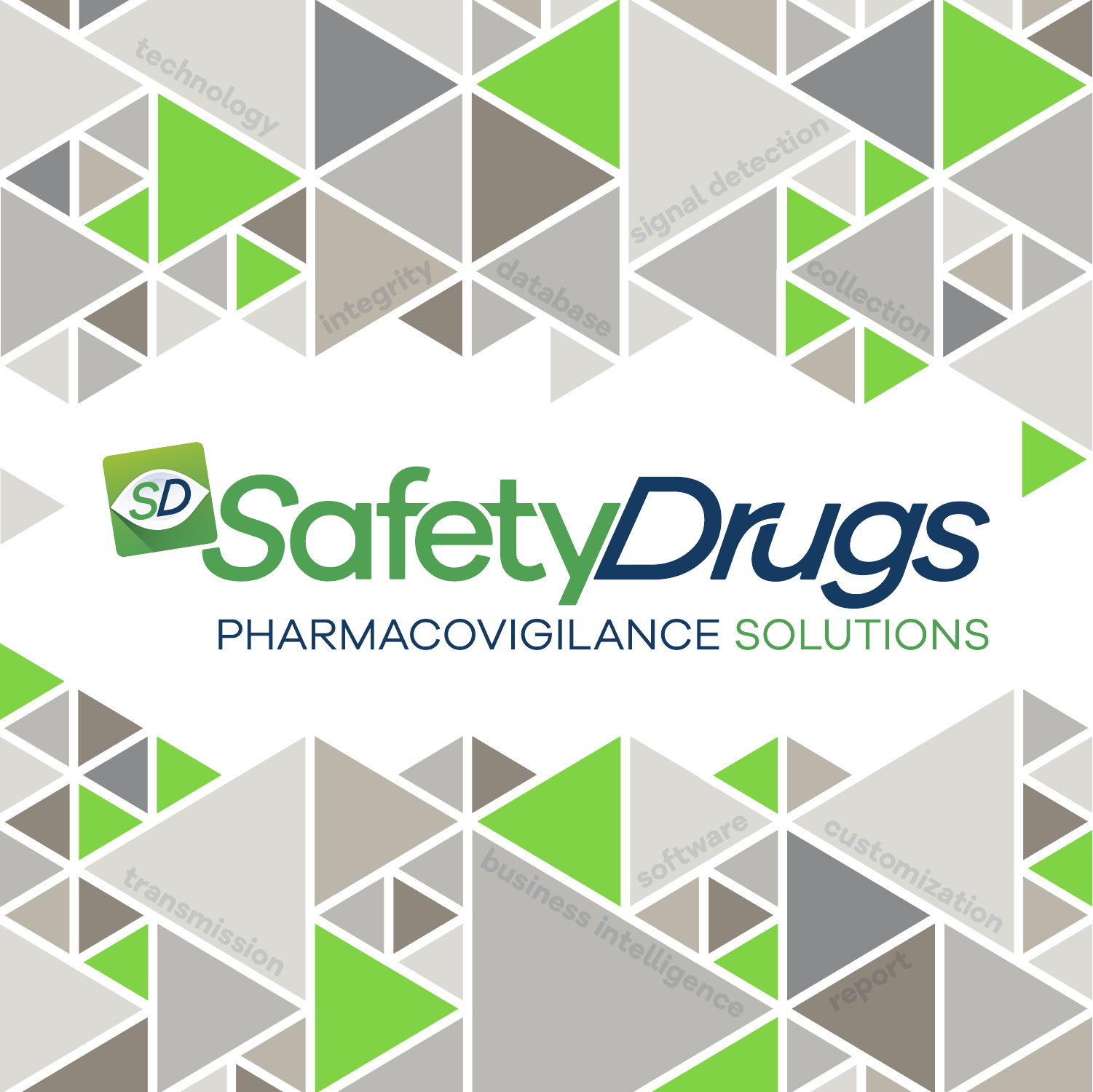# About us



Max Application is an Italian company that develops Oracle databasebased information systems and design customizable software, with a unique aim: optimize and simplify customer business processes.

We are recognized for the ability to listen, to understand and to solve the issues posed by our interlocutors. It is an Italian style to do things, appreciated all over the world.

# *Italian market share Italian market share*

Our leading product, SafetyDrugs**®**, is the best value-for-money solution for drug safety database in pharmacovigilance, used by about one out four of Italian pharmaceutical companies, and widespread in the areas covered by the EMA (European Medicine Agency) regulation.



All solutions integrate with flexibility the IT structures, also thanks to a suite of products for Business Intelligence, area where we are proud of more than 10 years of experience.

Gamp5 (Good Automated Manufacturing Process) guidelines are used in the development process. For this reason our software assures to the customers the compliance with the requirements related to the different areas of application.





The commitment of the work team has allowed, since 2007, to achieve the quality certification UNI EN ISO 9001 from the qualified Italian certification authority Italcert.

## **Pharma, the new business unit**

Max Application decides to create a business unit dedicated to the pharmaceutical fiel.

*2007*

*2007*

## **Quality certification: ISO 9001**

UNI EN ISO 9001 certification of the system Design, Development, Start-up, Maintenance and Support is acquired.

### *2008* **SafetyDrugs**

It is released the first version of SafetyDrugs, the software specific for the pharmacovigilance management.

## **Max Application foundation**

*2003*

Founding of Max Application Ltd. with offices in Biella and Turin (Piedmont, Italy).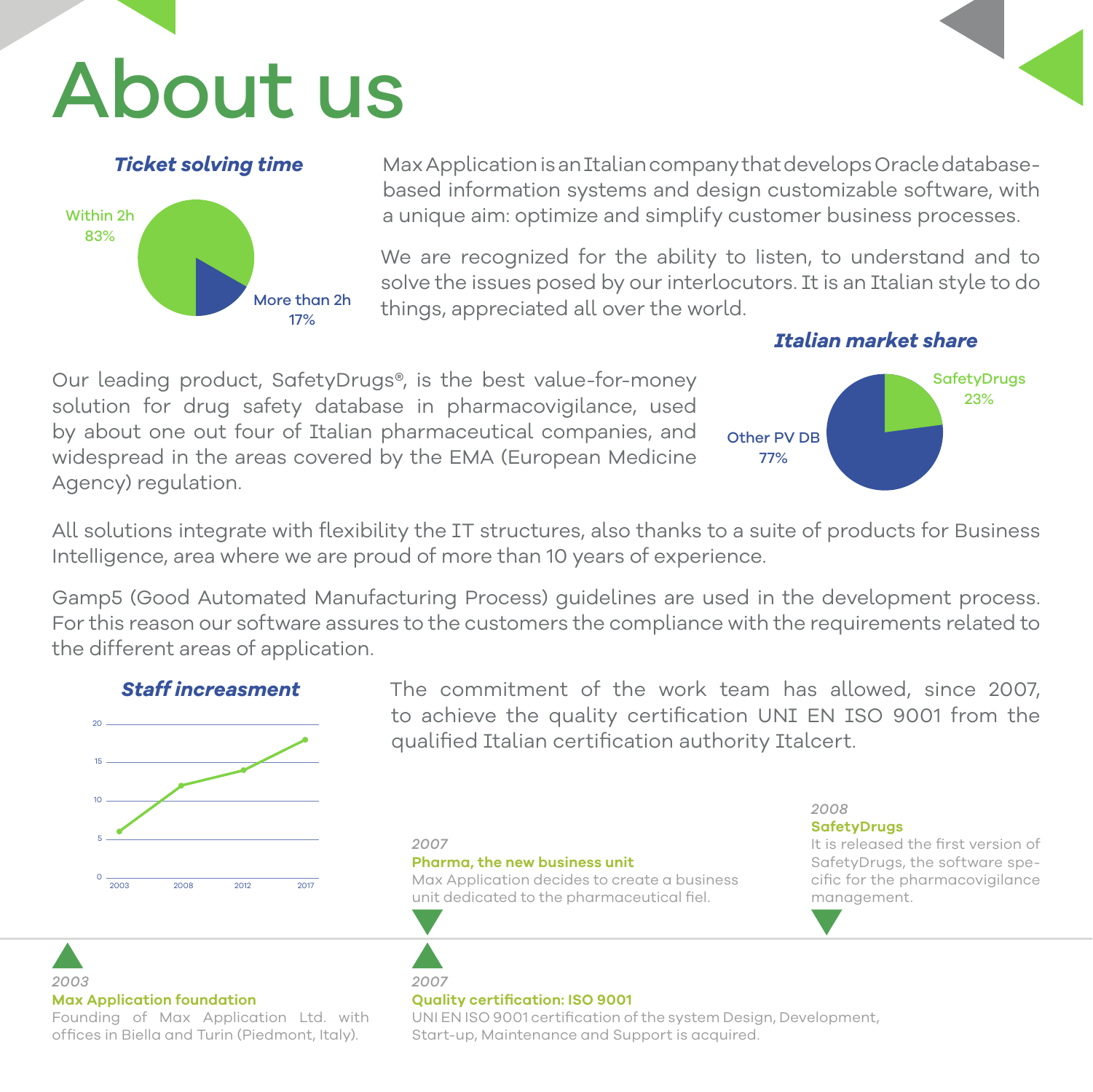# **SafetyDrugs**

SafetyDrugs is the pharmacovigilance solution that supports the capture, management, reporting and analysis of adverse events from clinical trials and from post marketing surveillance, including cases from literature, of any product category: drugs, devices, vaccines and cosmetics.

The software has been developed in compliance with the ICSR ICH R3 and EMA and FDA exceptions.

SafetyDrugs is customizable to user needs (workflow, controls, user profile, menus and screens).

It is ready to use in few days thanks to the provided Validation Kit, which ensures a quick and inexpensive start-up.

# *Cloud modality*

Our system is also available for rent in SaaS (Software as a Service) modality, which includes:

- constantly updated SafetyDrugs version
- high level data protection in a data centre Oracle with top security standards located in EU
- antivirus, service redundancy, connectivity, backup
- disaster recovery with stand-by database in a secondary datacentre located in EU
- compliance with European General Data Protection Rules.

*2013* **Collaboration with Asgenia** A collaboration starts with Asgenia, the newly born services company of Assogenerici.

*Additional modules*



# SaaS Purchase

*Available in*

**SafetyDrugs 6**

*2016*

The development of new SafetyDrugs compliant with ICH E2B (R3) rules begins.

# *2016*

## **Market share**

The 23% of the Italian pharmaceutical companies manages pharmacovigilance with SafetyDrugs.

# **Business Intelligence**

*2011*

SafetyDrugs enriches itself by the business intelligence module which includes the Signal Detection analysis.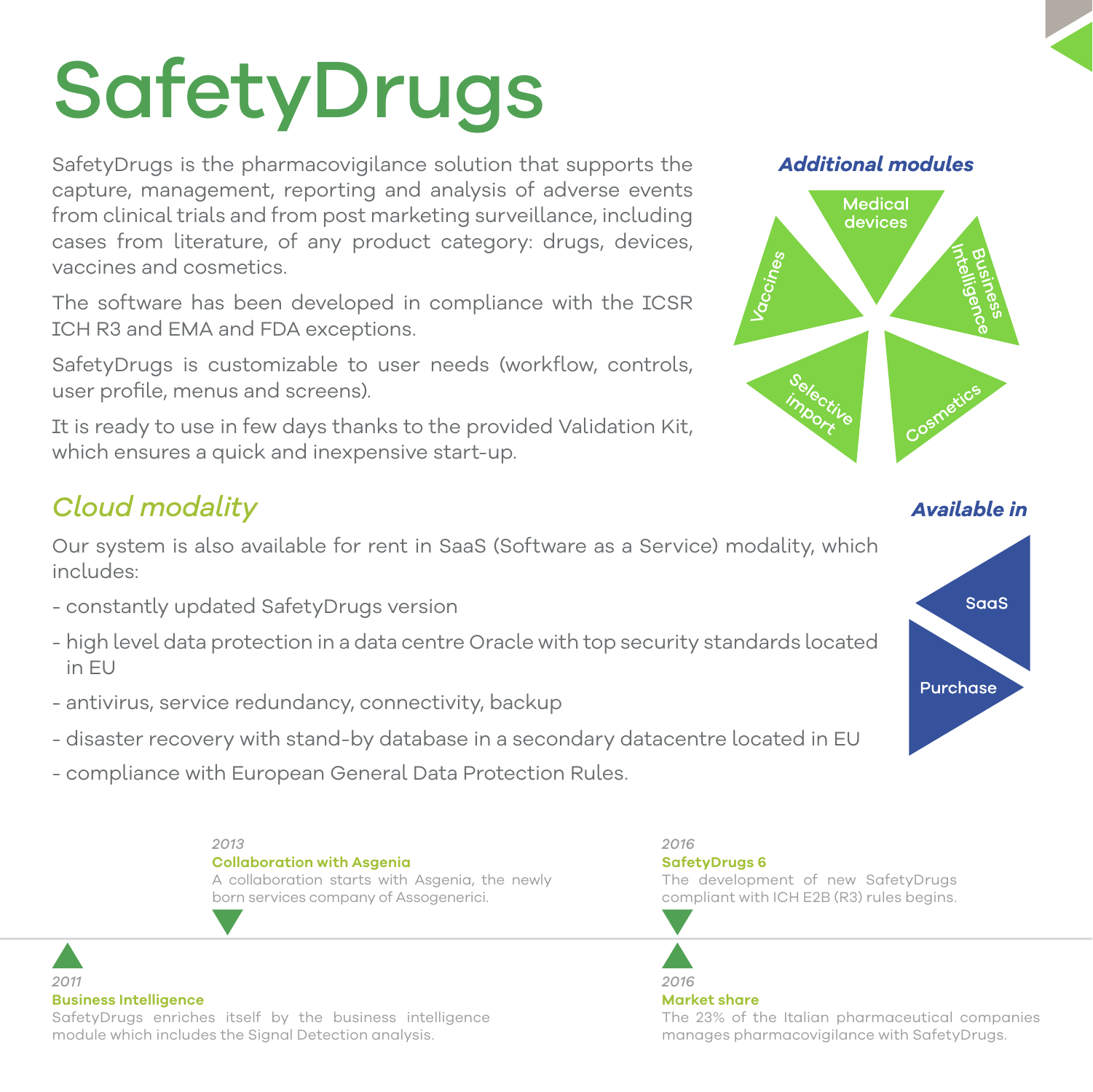# Main features

# *Functionalities*

The software offers the following functionalities:

- Import and export of electronic reports both in XML and HL7 file format
- Selective Import, that allows the massive acquisition of HL7 files with relative preview mask prior to import for triage purposes
- SMART data entry mask, for a quick data entry of the case on a single mask
- Action Items, to help the management of any activity scheduled
- Transparent data encryption during both storage and transmission
- Interaction with Windows tools (Word, Excel, Acrobat, etc.)

# *Tools*

The system is fitted with the following tools:

- Gateway
- Report generator, to allow the customization of reports based on templates set by the user
- Message System, to send alerts, reminders and email with attachments, with customizable settings
- Backward and Forward Conversion tool (BFC)
- WHO and MedDRA dictionaries supporting
- Search for Duplicates, that allows to launch parametric search for duplicates

# *Reports*

The database generates the following reports: CIOMS, Pregnancy form, PSUR, PBRER, DSUR, SMQ, MedWatch, MEDDEV, Quality check report, Cover report and other customizable listings for inspective purposes.

## *2017* **Approaching newest technologies**

First release of a Management and Business-to-Business solution, multi-language and fully web-based.

# *Data exchange*



*2018*

**Release of SafetyDrugs 6** Release of the new version of the pharmacovigilance software designed to comply with the ICH E2B (R3)

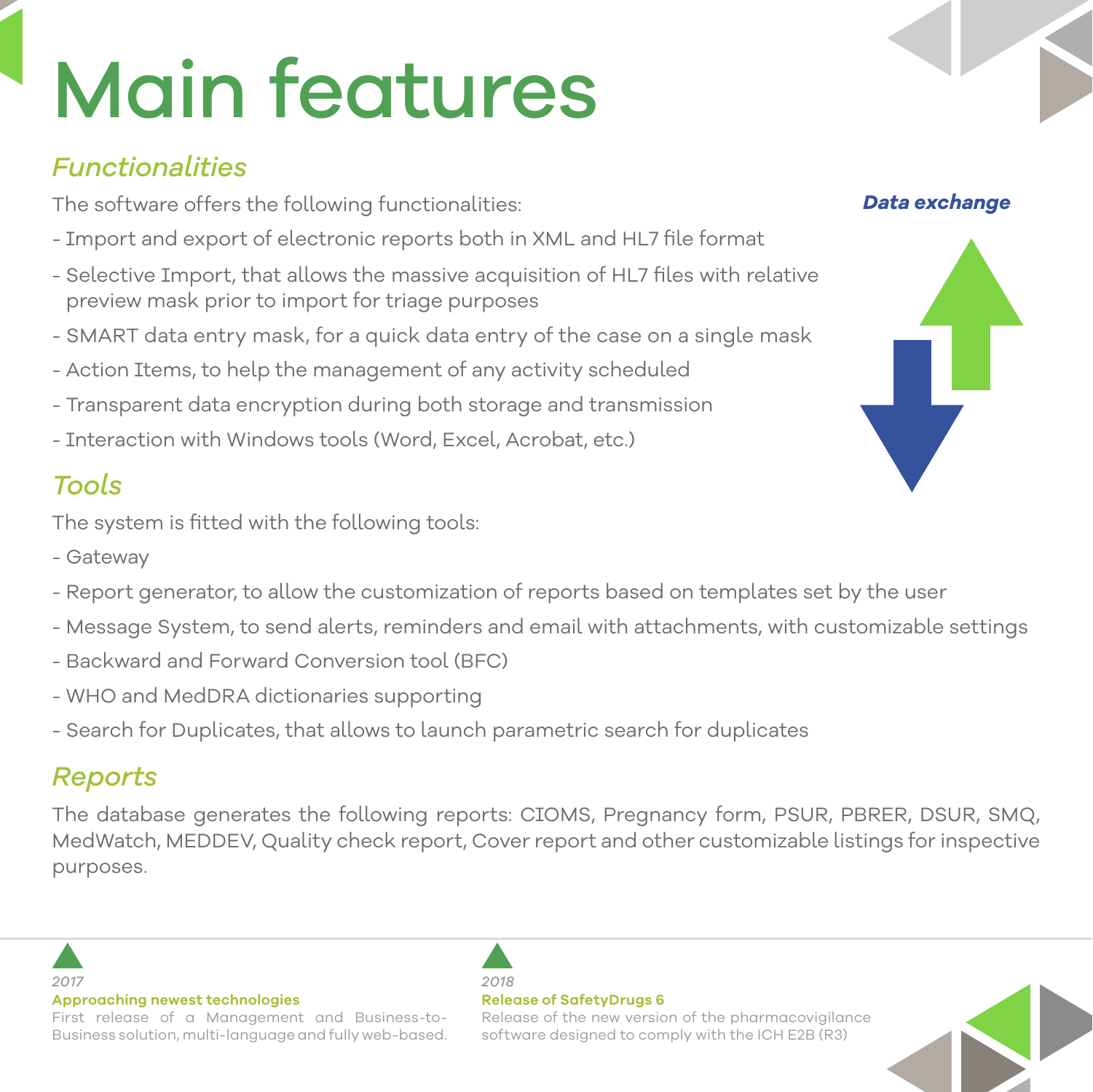# Business Intelligence

Max Application has designed and developed its own Business Intelligence software. Powered by Qlik®, it supplies flexible tools for queries and data analysis, through a set of dashboard. Every user can create his own query and data analysis models, according to his own needs, using simple and easy-to-understand tools.

The main characteristics of SafetyDrugs' Business Intelligence are:

- adverse event data warehouse
- easy navigation and intuitive graphic
- drill-down analysis
- charts enabled to provide additional details
- customized data visualization using dashboards and graphic tools

With the Business Intelligence module it is possible to run Signal Detection analysis, that supplies:

- the evidence of drugs with disproportionally high statistical scores
- disproportionality statistical indicators (PRR, ROR, RR)
- Confidence Interval, CHI square and P-value tests
- the evidence of cases from Literature and the number of cases Unlisted, Unexpected, Fatal and Serious.

Additional analysis are available in the module:

- comparison among selected temporal interval
- quantitative analysis with possibility of qualitative analysis of detail on single case
- customized line listing
- KPI analysis, to monitor the cases management performances.